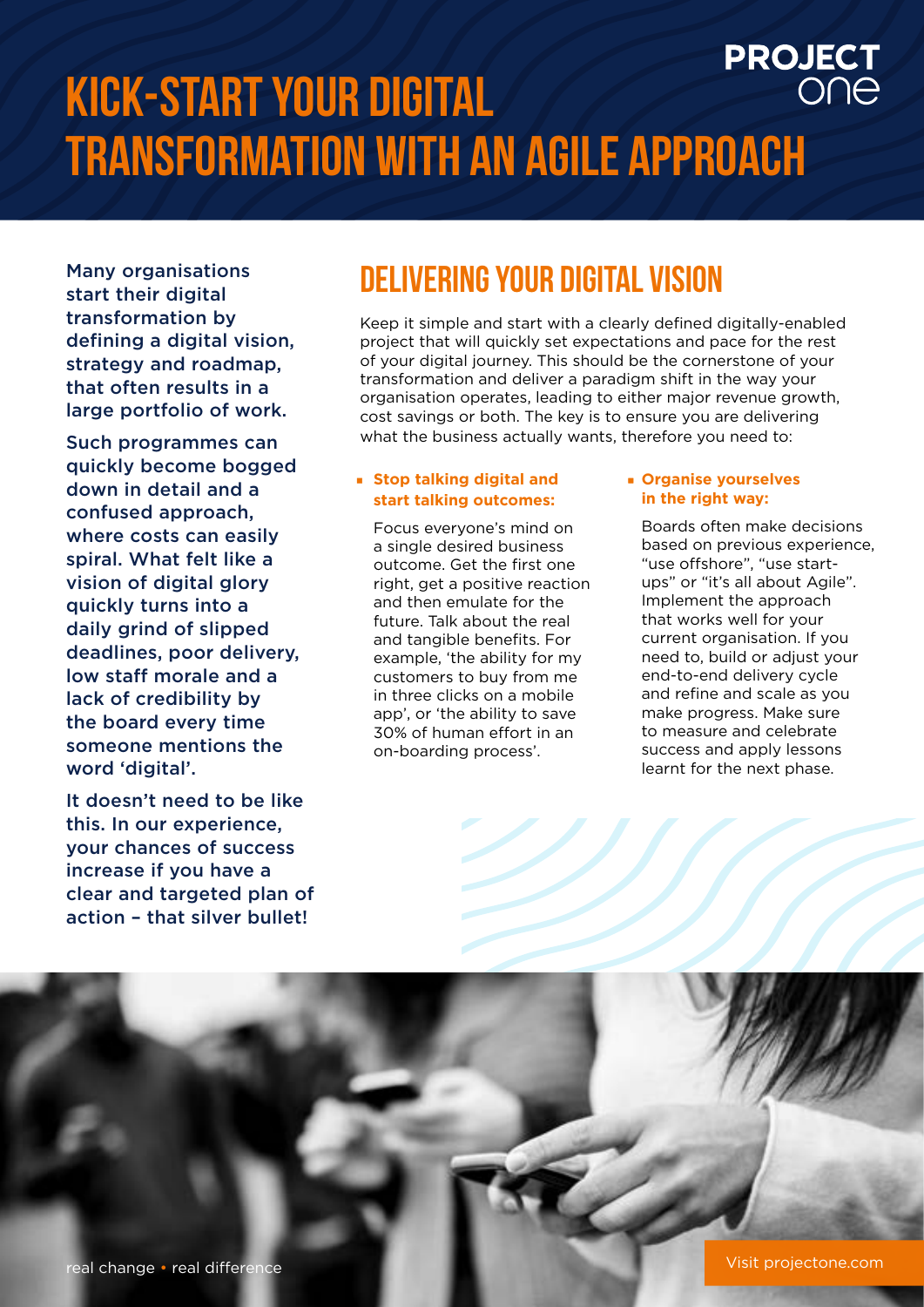# **PROJECT**<br>ONE **Kick-start your digital transformation with an agile approach**

## **should you use an agile approach?**

Many perceive Agile as applicable solely to software development and even then, frequently 'smoke and mirrors' that often flatters to deceive. However, Project One's experience has demonstrated that Agile approaches can be used to deliver effective transformation across a spectrum of environments. Importantly, Agile is simply a delivery mindset.

### **what is agile delivery?**

Agile delivery provides flexibility and speed to market by breaking down a product or a service to the 'Minimum Viable Product' and deploying it. Critical to success is making sure the business and delivery teams work together, stay focused on goals, effectively manage changing priorities and drive productivity to deliver a better 'product'. This will improve morale, drive efficiency by only delivering what is really needed and, most importantly, improve the overall delivery success for the business and bottom line.

Agile is about placing the end-customer at the centre of delivery and ensuring all work is considered from the perspective of the value the digital service or product adds to their customers and business.



## **HOW DO YOU DELIVER AGILE?**

Whilst you need to understand an Agile delivery methodology don't get distracted. Keep it simple and focus on the outcome. Start with the user needs, do the hard work to make the digital product simple to use and focus on the iterative delivery to the 'Minimum Viable Product' – and when you have done that, iterate further until you meet the point of 'done' (where the business is happy and full benefits are realised). Remember, throughout this, keep showing your product to your users and your sponsors, listen to their feedback and improve based on real insights, not assumptions.